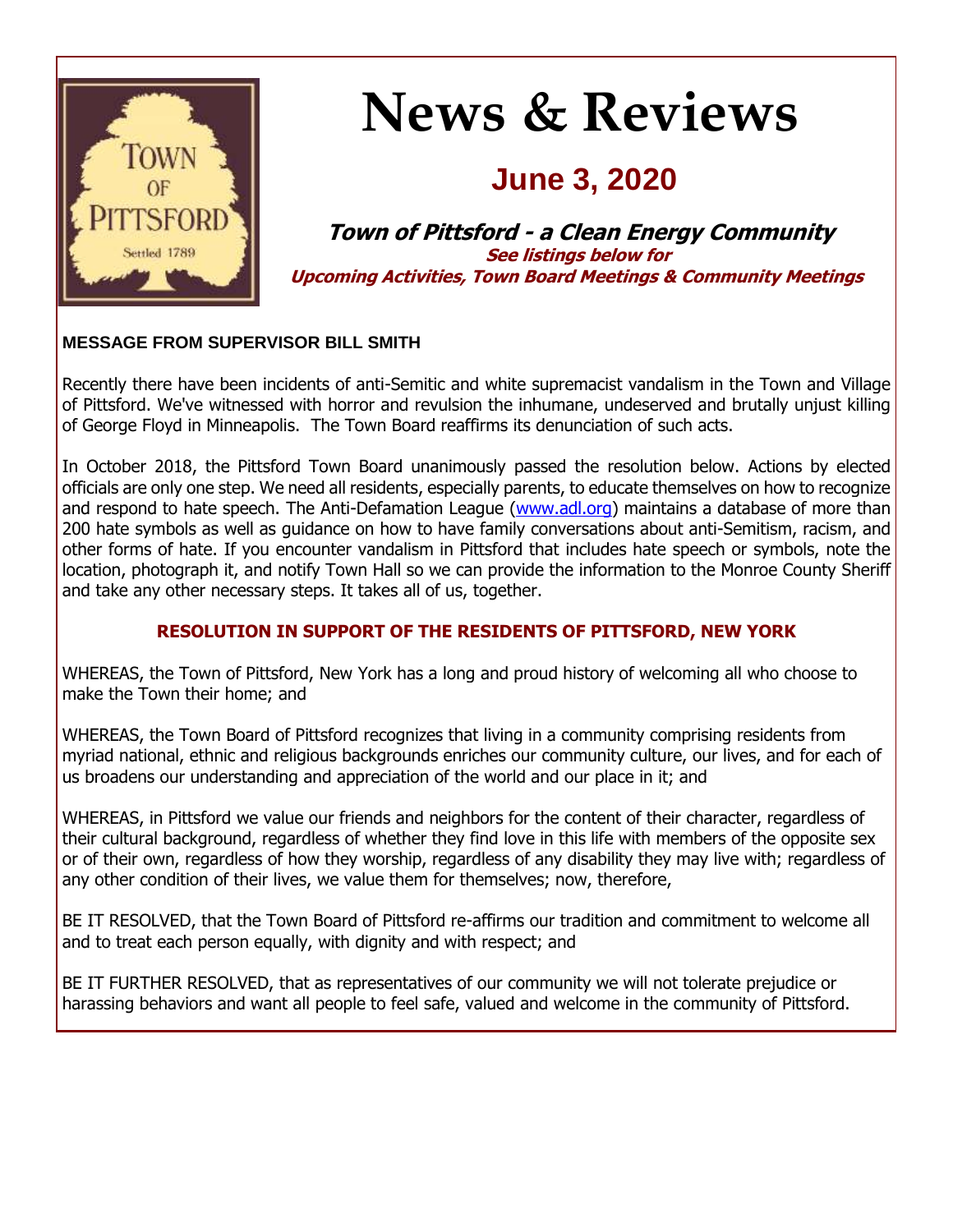# **SUMMER FUN DAY CAMP UPDATES**

Message from Recreation Director Jessie Hollenbeck and Supervisor Bill Smith -**Important Summer Camp Update** 

Summer Camps have been authorized to start June 29. We intend to run camps using national, state and local guidelines to make campers and staff as safe as possible.

- Camp Hours 8:30am-4:00pm
- No before or after camp care
- . No offsite field trips
- · Space is limited

We will continue to develop our plans as we await further guidance from officials. The safety of our camp participants, their families, and our employees remain our top priority.

Families registered for the program will receive communication from the Recreation Department outlining all safety measures prior to the start of camp.

Thank you for your continued patience!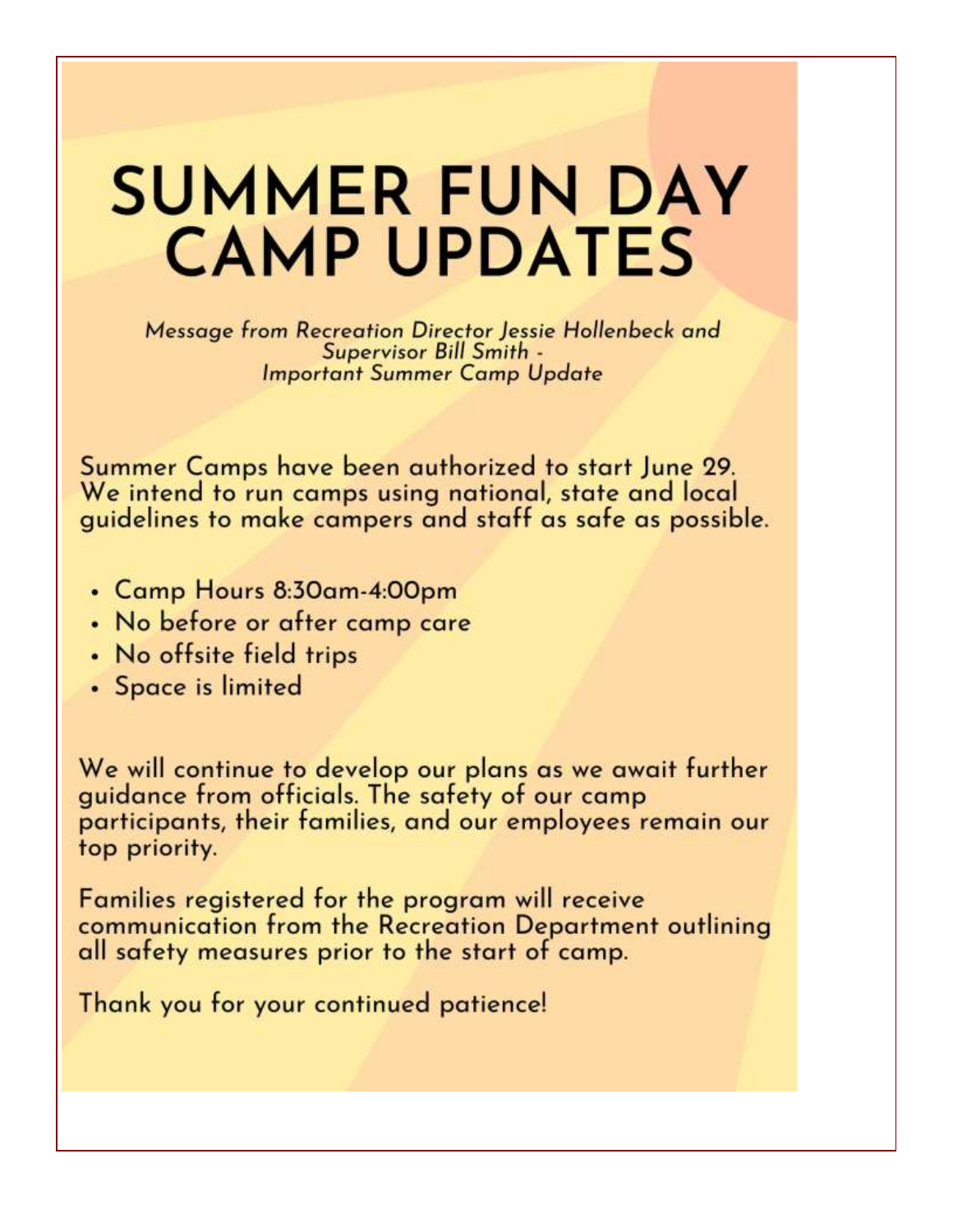#### **JUNE SUMMER CONCERTS CANCELED**

#### **July and August concerts remain tentatively scheduled**

In accordance with State COVID-19 social distancing and health safety protocols, and NY Forward reopening guidelines, the Town of Pittsford has canceled the June performances for its Friday night Summer Concert Series. The concert series is typically held along the canal in Carpenter Park at the Port of Pittsford. Concert dates in July and August remain tentatively scheduled. Updates will be posted on the Town events page [www.townofpittsford.org/community-events](http://r20.rs6.net/tn.jsp?f=001v6iMkIDGlkLstFMyatL3P_V-GyaqgH_ksxteKRcaj6Voijx-kXJ8vK9c0HLzjYvILOdyv6KcqCFkiLZ1_y01ARDo-8No3Q2WkKPTJx217ifP5KtxXEuyvF01wUTJ6DFFAy29ykjIc7x6_FdDqKKJKHJej7RWKC3wjrlRN5PYvrig93vuFCl5nzoygFVuyEuWR_BTlkBwOqkeWPJg0Dt456lTK5Y6O1YDLueTuTcydBmNQCbrLE8gaX11ncPOv9cNGzvj_7Slxi2ghN7zsPOdLY1PCVxNmEpcx6qcg2ds61sjBhcXvq_AejF4sJKAYU28&c=1xJUwWdEKTuQlbANymVtbtYYWTrmm9_kwM7OiCgeo7WDxTZl2_I8wA==&ch=LIEaKR353EeafE5ORnvTbeJiNt-uLG99s6yNEnjTGn3F9wct176ajw==) once we receive guidance from the State.

#### **DUCK DROP POSTPONED**

Pittsford Youth Services has announced that the 2020 Duck Drop, traditionally held in July, will be postponed. The event is expected to be rescheduled for the fall. Check the PYS Facebook page or website [www.pittsfordyouthservices.org](http://r20.rs6.net/tn.jsp?f=001v6iMkIDGlkLstFMyatL3P_V-GyaqgH_ksxteKRcaj6Voijx-kXJ8vNe1XbpPzhaZ4e9sP0dZFD8hwy82WkYaFmI6ky7JRVzHh4bihgE9Ash3m4KaXB10acAxuVhHz3TeDqT86xRSYDdwd_VsPC0dShb1hUo8_rKb5-6-c3cK_P5F0pmL6wmU60D8I_LlzljKIoxPz06XZfDgAAKMeUlQj3O9ltQHdkqjQes8sHuLMlVVD1-Q9hsl2INeCtB9ciMB-jlpzFyT2-xGOUzWsl75SdpRlbmrJlYG70eomI8v1t2im9vOrr14vg==&c=1xJUwWdEKTuQlbANymVtbtYYWTrmm9_kwM7OiCgeo7WDxTZl2_I8wA==&ch=LIEaKR353EeafE5ORnvTbeJiNt-uLG99s6yNEnjTGn3F9wct176ajw==) for updates.

#### **MARSH RD & MITCHELL RD CANAL BRIDGES BRIEF CLOSURE FOR MONDAY, 6/8**

We've been advised that the NYS Department of Transportation will briefly close two canal bridges this Monday, 6/8/20 to conduct washing and repair activities. See the schedule below:

- Marsh Road Bridge over Erie Canal, Town of Perinton closed 9:00 10:00am
- Mitchell Road Bridge over Erie Canal, Town of Pittsford closed 11:00am 2:00pm

NYSDOT will post "Bridge Closed Ahead" signs at the nearest major intersections in both areas.

#### **REMINDERS**

#### **PITTSFORD TOWN COURT STAFF TAKING CALLS AND EMAILS MONDAY - FRIDAY, 9AM - 5PM Court remains closed to the public; Court Office is open by appointment only All court cases are administratively adjourned until further notice**

The Pittsford Town Court staff are now available to answer phone calls and emails Monday - Friday from 9:00am - 5:00pm. The Town Court remains closed to the public; the Court Office is open by appointment only. All court cases have been administratively adjourned until further notice and no future court dates have been set at this time. Court staff may be reached at (585) 248-6238 or (585) 248-6239, or by email at [pdromgoole@townofpittsford.org.](mailto:pdromgoole@townofpittsford.org) Those with pending matters scheduled before Pittsford Town Court will not be penalized for failure to appear or pay fines during this period of time.

Once the Town Court office reopens, Court personnel will contact all individuals with pending business before the court to reschedule appearances and address fine payments. Other essential court matters (new arraignments) will be handled at the Monroe County Courthouse, Hall of Justice, 99 Exchange Blvd #545, Rochester, NY 14614, which is the designated central location for Monroe County. For more information, see [http://ww2.nycourts.gov/courts/7jd/index.shtml o](http://r20.rs6.net/tn.jsp?f=001v6iMkIDGlkLstFMyatL3P_V-GyaqgH_ksxteKRcaj6Voijx-kXJ8vDtwXn0Q_pG3Yd-3NicV2qKV6-DjTeLhxR4fHqzo1MjvVn1MLMU-8JKYzk92hCBgX4ibIDJhh5UFbpSDwsGcZ9PqZNNQPG1Q89fpb0gsWMqyYii2bUUiQMcBTn-UywKu_M4TgsS6fHS3xW9xnBcMObE3eomPIzg9OpIF0ubEHpS8t6LCdMAx9iQYo_Q5aOQLRFqFKXDwbfEHA58w-36vA8MhrG1SRHtLQlKuLitT5LBlVJt0Lx3H5_qSijkaaD-wJNiwzPaO_Kqv&c=1xJUwWdEKTuQlbANymVtbtYYWTrmm9_kwM7OiCgeo7WDxTZl2_I8wA==&ch=LIEaKR353EeafE5ORnvTbeJiNt-uLG99s6yNEnjTGn3F9wct176ajw==)r call (585) 371-3848.

#### **LIBRARY NOW OFFERING CURBSIDE PICKUP MONDAY - SATURDAY, 10AM - 2PM**

The Pittsford Community Library is offering curbside pickup of Library materials for all Monroe County Library System cardholders. The quick and easy curbside pickup process ensures the safety of patrons and employees.

#### **Curbside Schedule**

- Curbside pickup will be offered Monday Saturday from 10:00am 2:00pm.
- Staff will be available by phone (585-248-6275) from 9:30am 2:30pm for pickup requests and other reference questions.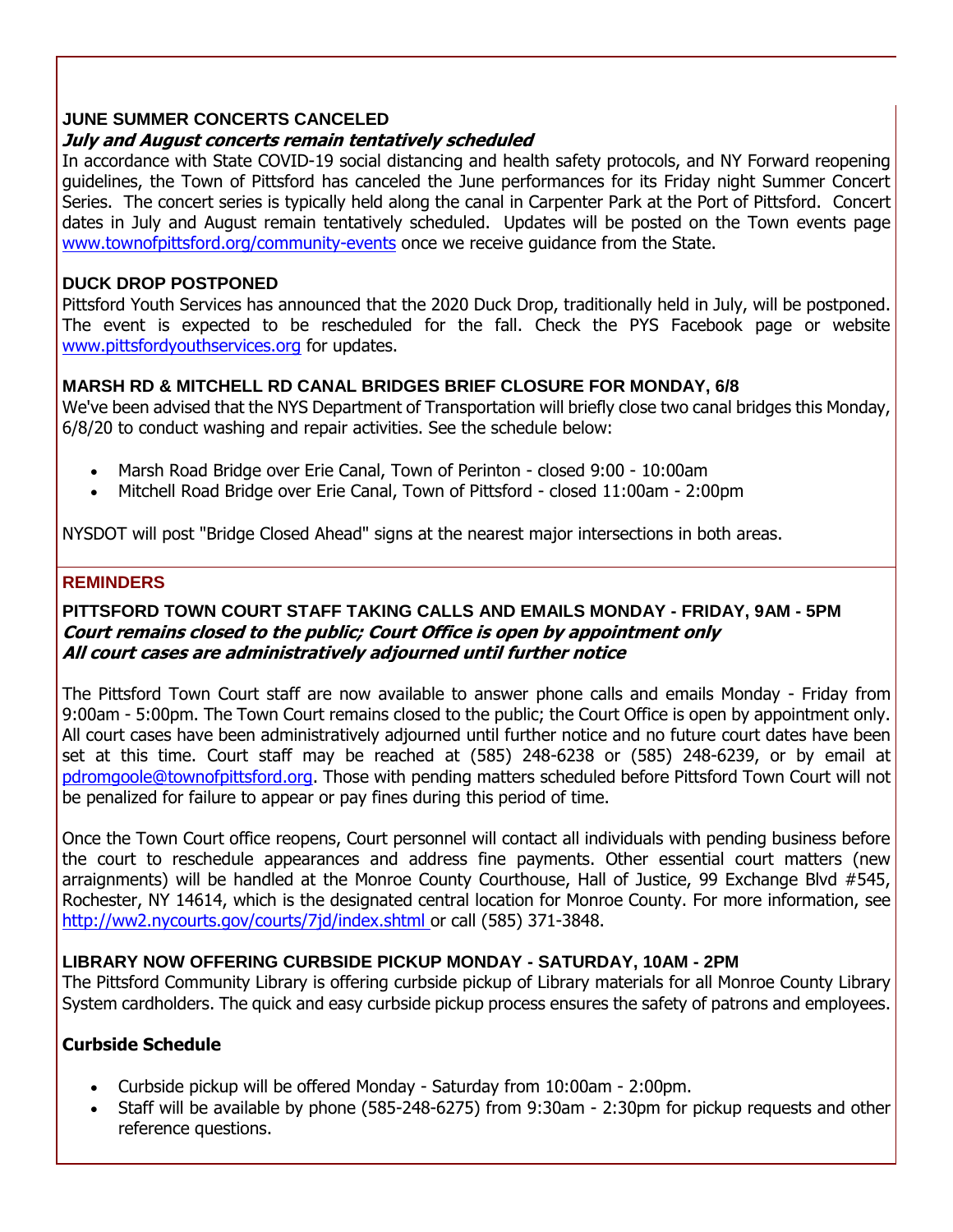#### **How to Request Materials**

- All library materials currently available on our shelves are eligible for pickup.
- Request a maximum of 10 items per household per week.
- Email us your request at [pclreference@townofpittsford.org](mailto:pclreference@townofpittsford.org?subject=Library%20materials%20request) or call in your request at 585-248-6275.
- Include or have ready your library card number and essential information about the items, such as title, author, format, and publication date.

#### **Pickup Instructions**

- Bring your photo ID or library card.
- Pickup will be in the vestibule of the parking lot entrance.
- Follow the posted instructions: enter the vestibule, show your ID or library card to staff through the window, and then wait for staff to indicate that you can pick up your materials.
- To ensure the safety of our staff and community, there can be one (1) person at each line marker and in the vestibule at a time. Surfaces will be wiped down between pickups.

We hope you will take advantage of our curbside service in addition to the many online resources our Library has continued to offer throughout State's COVID-19 pandemic shutdown. Find details at [www.bit.ly/your](http://r20.rs6.net/tn.jsp?f=001v6iMkIDGlkLstFMyatL3P_V-GyaqgH_ksxteKRcaj6Voijx-kXJ8vFPN3qTvysOjGkfKOZZIirWxRo2T94AvBCQ_ItjkmF85k1iheoXAp2yYi5XTfbu8yuLwgDtMCam4-DsPW4ZmmhcIZror58sOqJupRSd5QxQy5UNlxdl7Ld-5LRG3KqBpdAl-F6wUjadadEGSnALpoDCi0i2bhw2Hwksoz4fB5nX4pO-vElRyuPYYdwl9UE_NRTZSiYX1s5xIr9a4V5piM3o5G4J74mgtqw3CeCeG-xoK5z2FZkadm8Wv3zcyLdBH7g==&c=1xJUwWdEKTuQlbANymVtbtYYWTrmm9_kwM7OiCgeo7WDxTZl2_I8wA==&ch=LIEaKR353EeafE5ORnvTbeJiNt-uLG99s6yNEnjTGn3F9wct176ajw==)[library-at-home.](http://r20.rs6.net/tn.jsp?f=001v6iMkIDGlkLstFMyatL3P_V-GyaqgH_ksxteKRcaj6Voijx-kXJ8vFPN3qTvysOjGkfKOZZIirWxRo2T94AvBCQ_ItjkmF85k1iheoXAp2yYi5XTfbu8yuLwgDtMCam4-DsPW4ZmmhcIZror58sOqJupRSd5QxQy5UNlxdl7Ld-5LRG3KqBpdAl-F6wUjadadEGSnALpoDCi0i2bhw2Hwksoz4fB5nX4pO-vElRyuPYYdwl9UE_NRTZSiYX1s5xIr9a4V5piM3o5G4J74mgtqw3CeCeG-xoK5z2FZkadm8Wv3zcyLdBH7g==&c=1xJUwWdEKTuQlbANymVtbtYYWTrmm9_kwM7OiCgeo7WDxTZl2_I8wA==&ch=LIEaKR353EeafE5ORnvTbeJiNt-uLG99s6yNEnjTGn3F9wct176ajw==)

#### **MEET THE SCHOOL BOARD CANDIDATES NIGHT - VIA ZOOM ON JUNE 4**

The Pittsford Central PTSA will present an online forum on Thursday, June 4 at 7:00pm during which candidates running for the Pittsford Central School District Board of Education will answer questions via a moderator on Zoom. Three candidates are running for two open seats: Ted Aroesty, Sareer Fazili and Robin Scott. Parents and community members will be able to view the forum online and may submit questions in advance via this form: [www.cognitoforms.com/PittsfordPTSA/MeetTheCandidates2020.](http://r20.rs6.net/tn.jsp?f=001v6iMkIDGlkLstFMyatL3P_V-GyaqgH_ksxteKRcaj6Voijx-kXJ8vJ5ZnGJr0qm-FticIWhQxy1BRSS0skT6naQspo10rDWtldo4qsd8b2VwnY1t5fJyhcSnWedIaKZz4x33zddpsP0zArjHBd62BK1MPDViGvopXkGLOdAn70V5QUtS9djrCtM2JI8eac3993mDrOAfQafBhRyuxiXZyd-ebBzrpENY5HnGDHib3Fhwl5xoLtD_ff3NsL6TpJMSQntj662qQEZ1hRLyWQZqwJNWuMfC5OMrukJRkMqiOPatWRtKlNAznFS6yWdY9oupeV0eKmMhVWvsAV8wpoOJ-w==&c=1xJUwWdEKTuQlbANymVtbtYYWTrmm9_kwM7OiCgeo7WDxTZl2_I8wA==&ch=LIEaKR353EeafE5ORnvTbeJiNt-uLG99s6yNEnjTGn3F9wct176ajw==) All questions must be submitted by June 2.

The forum will be recorded and posted to the Pittsford Central School District's YouTube page after the event. To view the event live use this link at 7:00pm on June 4: [https://ensemble.monroe.edu/Watch/c7ARn9a5](http://r20.rs6.net/tn.jsp?f=001v6iMkIDGlkLstFMyatL3P_V-GyaqgH_ksxteKRcaj6Voijx-kXJ8vJ5ZnGJr0qm-jWgSecN6urjNfKtflmaUucr01lSB1VU35T97qYkUcWKBRIFrkXQFMmISVL6aDFdEkyPiYV_163Kdch7FNfmeO6N764pqmryeNshjgAi3lRJWqqGBdd8dHYpG5bqX_eKDNGhMzYQ2zVj_ci5DN4ablLQVX3Gy9aBSckK_K_eFbSCRHBIoESfs789EFde1o5Nc8weqeFtB8ZYiLBdUKAElNRqY-BsnBsVKAlxKBpOXvXXZEFSJMQKppQ==&c=1xJUwWdEKTuQlbANymVtbtYYWTrmm9_kwM7OiCgeo7WDxTZl2_I8wA==&ch=LIEaKR353EeafE5ORnvTbeJiNt-uLG99s6yNEnjTGn3F9wct176ajw==).

Questions about the online forum may be directed to Darla Darby, Pittsford Central PTSA VP of Education Council, at [dmd403ns@gmail.com](mailto:dmd403ns@gmail.com) or Joan Sperandio, Pittsford Central PTSA Secretary, at [secretary@pittsfordptsa.net.](mailto:secretary@pittsfordptsa.net)

**SCHOOL BUDGET VOTE AND BOARD ELECTION BY ABSENTEE BALLOT ONLY, BALLOTS DUE 6/9** In accordance with Executive Order 202.26 issued by NYS Governor Andrew Cuomo, this year's school budget vote and board of education election will be conducted entirely by absentee ballot.

Two ballots and two postage paid return envelopes have been mailed, with instructions, to every PCSD household. Residents are asked to return their ballots by mail, using the prepaid envelopes. Only one ballot per envelope is allowed. **All absentee ballots must be received in the District Clerk's office by 5:00pm on June 9, 2020.** 

Eligible voters must meet the following legal requirements:

- \* At least 18 years of age
- \* A citizen of the United States
- \* A legal resident of the District at least 30 days immediately prior to June 9, 2020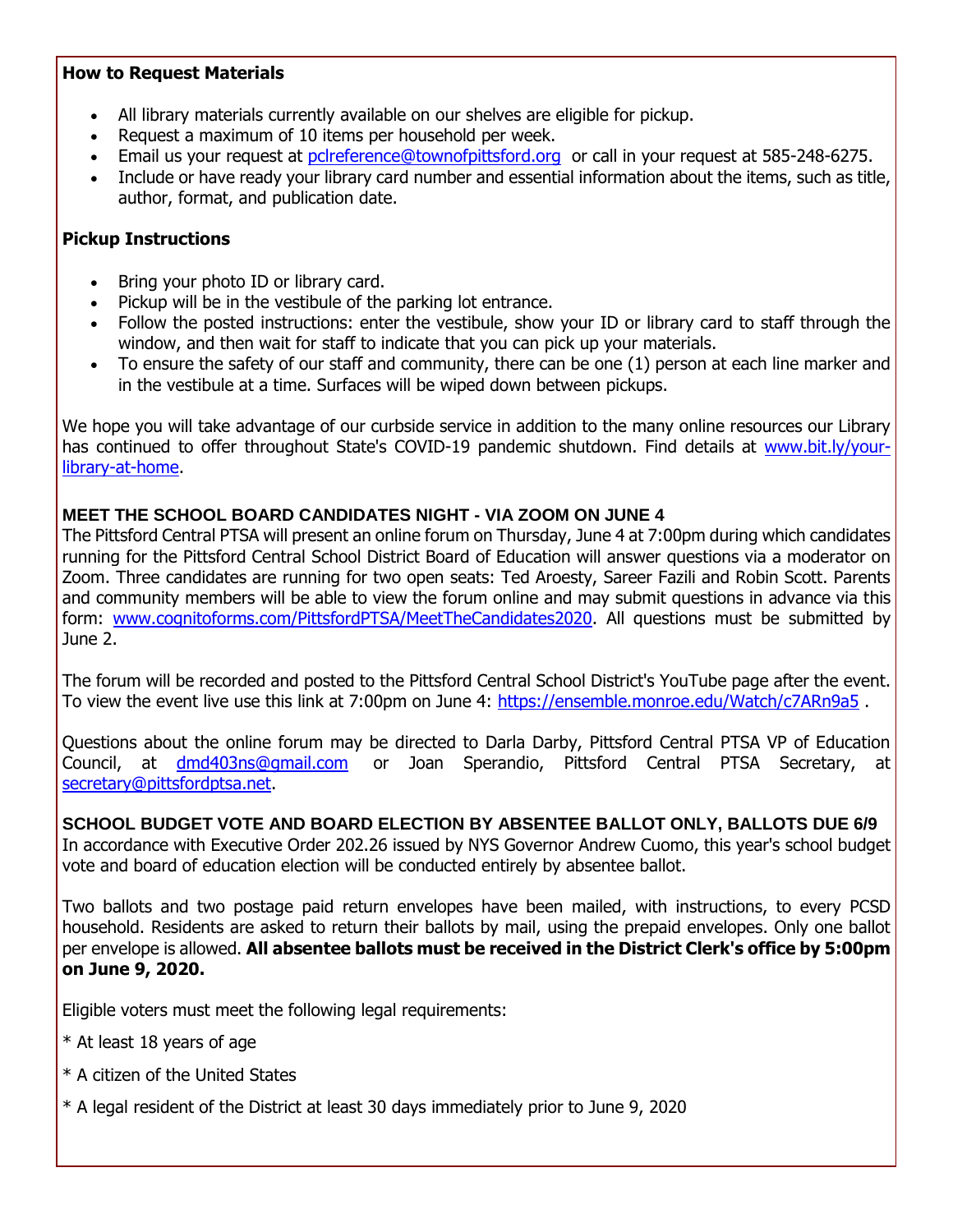Additional ballots for qualified voters can be requested by contacting the District Clerk at Deborah Carpenter@pittsford.monroe.edu. For more information about the 2020-2021 Budget and Board [of Education candidates click here.](http://r20.rs6.net/tn.jsp?f=001v6iMkIDGlkLstFMyatL3P_V-GyaqgH_ksxteKRcaj6Voijx-kXJ8vJ5ZnGJr0qm-kWfEL4ly5gCRiiSo1wpYLtyBl84S0Hw5tGE1aiCST-DfTnjY-_JhJVfC48Gl-mj3qWmIhs1Lj8620ew7fXAGGdfAaTkqnsAdPfQVetaQQCKKObD16llJTY2CuHkUXAL7sIUHuCaq3k-c1ZYECmjAbz6_cAEXjwBYV1ZA683AzFFU2aejtEEQNyuzLQHxV8yqQNHjG1eu8XAdR2rfdCcUzQ5zzX0851NhwTRaV6HCBxASEHpmfotlVxtbMYYhxgfS&c=1xJUwWdEKTuQlbANymVtbtYYWTrmm9_kwM7OiCgeo7WDxTZl2_I8wA==&ch=LIEaKR353EeafE5ORnvTbeJiNt-uLG99s6yNEnjTGn3F9wct176ajw==)

#### **ASL INTERPRETER AT TOWN BOARD MEETINGS**

The Town of Pittsford provides an American Sign Language interpreter at every meeting of the Pittsford Town Board, to interpret for those who need this service.

#### **UPCOMING COMMUNITY ACTIVITIES IN PITTSFORD**

 **June performances** for the [Town Summer Concert Series](http://r20.rs6.net/tn.jsp?f=001v6iMkIDGlkLstFMyatL3P_V-GyaqgH_ksxteKRcaj6Voijx-kXJ8vLZRfACyCA-Agwtaqc5sOF8BcCqVR-NPbmaqMg_w-40u45UHEIUYfYf-AP2cVV_Nh4KSvm8U7LPsj7w7WcW4323knSZxLmsfo8yWRQzwL0yT0zPHHkWJCGRcQk4y-4H_H07jPXxQvUjPlsxlvhD_uNUtFFMhKBPFCBmdcbm53BQcTHfupcFGpFlzxzCyffdXCnAeYFDzYvFYD65K0XBdNHdyQph0hJBe1UfcoUWwzlwtaEWpqPXTobdcJZguXpNpX1TLA_P3eA4C&c=1xJUwWdEKTuQlbANymVtbtYYWTrmm9_kwM7OiCgeo7WDxTZl2_I8wA==&ch=LIEaKR353EeafE5ORnvTbeJiNt-uLG99s6yNEnjTGn3F9wct176ajw==) have been CANCELED due to COVID-19 coronavirus pandemic health and safety protocols; the concert series is typically held along the canal in Carpenter Park at the Port of Pittsford. Concert dates in July and August remain tentatively scheduled. Updates will be posted on the Town events page [www.townofpittsford.org/community](http://r20.rs6.net/tn.jsp?f=001v6iMkIDGlkLstFMyatL3P_V-GyaqgH_ksxteKRcaj6Voijx-kXJ8vK9c0HLzjYvILOdyv6KcqCFkiLZ1_y01ARDo-8No3Q2WkKPTJx217ifP5KtxXEuyvF01wUTJ6DFFAy29ykjIc7x6_FdDqKKJKHJej7RWKC3wjrlRN5PYvrig93vuFCl5nzoygFVuyEuWR_BTlkBwOqkeWPJg0Dt456lTK5Y6O1YDLueTuTcydBmNQCbrLE8gaX11ncPOv9cNGzvj_7Slxi2ghN7zsPOdLY1PCVxNmEpcx6qcg2ds61sjBhcXvq_AejF4sJKAYU28&c=1xJUwWdEKTuQlbANymVtbtYYWTrmm9_kwM7OiCgeo7WDxTZl2_I8wA==&ch=LIEaKR353EeafE5ORnvTbeJiNt-uLG99s6yNEnjTGn3F9wct176ajw==)[events](http://r20.rs6.net/tn.jsp?f=001v6iMkIDGlkLstFMyatL3P_V-GyaqgH_ksxteKRcaj6Voijx-kXJ8vK9c0HLzjYvILOdyv6KcqCFkiLZ1_y01ARDo-8No3Q2WkKPTJx217ifP5KtxXEuyvF01wUTJ6DFFAy29ykjIc7x6_FdDqKKJKHJej7RWKC3wjrlRN5PYvrig93vuFCl5nzoygFVuyEuWR_BTlkBwOqkeWPJg0Dt456lTK5Y6O1YDLueTuTcydBmNQCbrLE8gaX11ncPOv9cNGzvj_7Slxi2ghN7zsPOdLY1PCVxNmEpcx6qcg2ds61sjBhcXvq_AejF4sJKAYU28&c=1xJUwWdEKTuQlbANymVtbtYYWTrmm9_kwM7OiCgeo7WDxTZl2_I8wA==&ch=LIEaKR353EeafE5ORnvTbeJiNt-uLG99s6yNEnjTGn3F9wct176ajw==)

#### **TOWN OF PITTSFORD BOARD MEETINGS**

 **Planning Board**, Monday, 6/8, 7:30pm, ONLINE ACCESS via Zoom video conferencing; information for accessing and viewing the meeting can be found on page 2 of the meeting agenda; the meeting agenda is posted at least two days prior to the meeting on the Town website here: [www.townofpittsford.org/home-minutes](http://r20.rs6.net/tn.jsp?f=001v6iMkIDGlkLstFMyatL3P_V-GyaqgH_ksxteKRcaj6Voijx-kXJ8vBKcapexjtfKRG2grRisy5nAUU6nYTh-u749hG7WukP1T7ez_m--KMbCLP-tyIRZlTXyvjrHb5zITXYCF7Ai1sTlt-Qu2_YOU8inuU8UgAry8N8CRNYFiRvFnIxMr32_1Aw_QCVwwI81fRExQHQmrapWEAUa_FE_gDRaV0-VQToZwXA8w_gb_eF7T3yRSoWUx79GcRzRJau3MguzwwaJX6t7t1U45mlbDC09xF1JL89GekxqSZNGKNMAJhm4MhxKVQ==&c=1xJUwWdEKTuQlbANymVtbtYYWTrmm9_kwM7OiCgeo7WDxTZl2_I8wA==&ch=LIEaKR353EeafE5ORnvTbeJiNt-uLG99s6yNEnjTGn3F9wct176ajw==)

#### **COMMUNITY MEETINGS CALENDAR**

- [Village Board of Trustees meeting,](http://r20.rs6.net/tn.jsp?f=001v6iMkIDGlkLstFMyatL3P_V-GyaqgH_ksxteKRcaj6Voijx-kXJ8vP8sYTUzNDVRIZdSsmcDzWCq0Smf23LsiJ_u6fb1SwXCAqQPbuCt6HeVxtlai5Rbe25PbBrQkFRk3yy3c7N1LcAxmTi-c24AlqYCDJsQGAq8ReK4D21JmOi4knHnxu89WlwXSc9Mx91vOzuYiBYPt1IxMKVT6pOq1iCvyMG6Mb5-YpC4bTkSf4Dn--KqmLyUsLKpPVoxY6t0CSJSiuhU8EASIrcV3xN6vrKuVCEQ_tQnyE1MUegpS3tkJMm4wPm7jBSuz9FWztTP1davMQGYwbuzNnG-YcCd_LY4Rsewb9OKoWtV-Ev9uo7WJkyGsvOnlbbjpgkN93sd3d6ng9Vw5sIRK2JzkyTOKrYPptNyXHByigzGc84bhGR_R0wJEWNxTA==&c=1xJUwWdEKTuQlbANymVtbtYYWTrmm9_kwM7OiCgeo7WDxTZl2_I8wA==&ch=LIEaKR353EeafE5ORnvTbeJiNt-uLG99s6yNEnjTGn3F9wct176ajw==) Tuesday, 6/9, 6:00pm, virtual meeting through videoconferencing; more information and participation registration details will be listed on the Village website [here](http://r20.rs6.net/tn.jsp?f=001v6iMkIDGlkLstFMyatL3P_V-GyaqgH_ksxteKRcaj6Voijx-kXJ8vP8sYTUzNDVRIZdSsmcDzWCq0Smf23LsiJ_u6fb1SwXCAqQPbuCt6HeVxtlai5Rbe25PbBrQkFRk3yy3c7N1LcAxmTi-c24AlqYCDJsQGAq8ReK4D21JmOi4knHnxu89WlwXSc9Mx91vOzuYiBYPt1IxMKVT6pOq1iCvyMG6Mb5-YpC4bTkSf4Dn--KqmLyUsLKpPVoxY6t0CSJSiuhU8EASIrcV3xN6vrKuVCEQ_tQnyE1MUegpS3tkJMm4wPm7jBSuz9FWztTP1davMQGYwbuzNnG-YcCd_LY4Rsewb9OKoWtV-Ev9uo7WJkyGsvOnlbbjpgkN93sd3d6ng9Vw5sIRK2JzkyTOKrYPptNyXHByigzGc84bhGR_R0wJEWNxTA==&c=1xJUwWdEKTuQlbANymVtbtYYWTrmm9_kwM7OiCgeo7WDxTZl2_I8wA==&ch=LIEaKR353EeafE5ORnvTbeJiNt-uLG99s6yNEnjTGn3F9wct176ajw==) as the meeting date approaches
- [American Legion Rayson-Miller Post 899](http://r20.rs6.net/tn.jsp?f=001v6iMkIDGlkLstFMyatL3P_V-GyaqgH_ksxteKRcaj6Voijx-kXJ8vJkcCPzapznzzf5WDVLDqStkNb34xWmnFecQPsXU9LL2cP6rmCcjDTTqM18a9LxeJLSTN6mH4QzMND3RgMFzWbElD_OwwAL_vsZ4uADV0qB-8uDttm0f0tuSDxzRm50HqcqrzrwQdMAVTcw_sMOLslY3ObSJ7dz9efZxtAlSKWiA_XfEPVEme6NBsS21XsCwzyHSfcdZMTUDnh4LyGh0B9SqffAZsjgcx1-Sa4exTI5ZHSPoS_z3Fuk=&c=1xJUwWdEKTuQlbANymVtbtYYWTrmm9_kwM7OiCgeo7WDxTZl2_I8wA==&ch=LIEaKR353EeafE5ORnvTbeJiNt-uLG99s6yNEnjTGn3F9wct176ajw==) TUESDAY MORNING BREAKFAST MEETINGS CANCELED UNTIL FURTHER NOTICE due to COVID-19 coronavirus social distancing requirements. Eligible veterans welcome to join the Post; for [membership information](http://r20.rs6.net/tn.jsp?f=001v6iMkIDGlkLstFMyatL3P_V-GyaqgH_ksxteKRcaj6Voijx-kXJ8vJkcCPzapznzwzS6QFwPAy6Xmneg6NxkviE7DTGcttRUu3O8kAX-VJYa1HSSiEcWjHr0gXADsxG-z4Cq-pMn0SdhlVYK3lMAt-men5cbBzpr_8h2wNk6aDYSG0CwBzbaROGsY1u7GV2VTjV-6DnsADujs4Xi0jr-WHZAJsVHBiLGFJyBCSo98nDS2L5jiB-1L5W7h8a1Nbj_IQ5IO3KB8mofvStNT8LzxImMb-QDb9VrQ8FtxnDbIcePt_2qxH8VHxPeVi5FWNZ4IHYhOx70WhQ=&c=1xJUwWdEKTuQlbANymVtbtYYWTrmm9_kwM7OiCgeo7WDxTZl2_I8wA==&ch=LIEaKR353EeafE5ORnvTbeJiNt-uLG99s6yNEnjTGn3F9wct176ajw==) visit the [Rayson-Miller Post website](http://r20.rs6.net/tn.jsp?f=001v6iMkIDGlkLstFMyatL3P_V-GyaqgH_ksxteKRcaj6Voijx-kXJ8vP5i9rkYPneXKTNjPlX2JN1ONM6fH2gMuy9c1gllf5Th11PIcdrgnGwJv-BIRfY0MQGO-Lojzq7pzooSYDv1iCuxKGwFd_U_oyRTDwsgiSN0dqHnmN8V94Z68xMtsK40ZDowITNTJmx1R4hoWkr_Zo4x8puMKBgRPFQkF40NF87u93bdowONhlspUb-8_uIWmV-xpnJBlJAlQSwZpnGjsNMd_Y2KFyALaphBz_8QPEzidsAJtRhAGCfdcz6Kg-BLU4zHHIkCk5xGAeMu2K-49Gf00h8FU3VOqMWwd-cPATIS8manO9mmK_EyuoKfadnh1a1IRbRfQ3224tkznT-17pA=&c=1xJUwWdEKTuQlbANymVtbtYYWTrmm9_kwM7OiCgeo7WDxTZl2_I8wA==&ch=LIEaKR353EeafE5ORnvTbeJiNt-uLG99s6yNEnjTGn3F9wct176ajw==)
- [Pittsford Rotary Club,](http://r20.rs6.net/tn.jsp?f=001v6iMkIDGlkLstFMyatL3P_V-GyaqgH_ksxteKRcaj6Voijx-kXJ8vBKcapexjtfKT5hmrhD_juzpWa1lMxwsvLrKkPV4T4MWlukUqRQ4ty2aI7ENd0TU6qtXsiHd44zOmoJ6ePsD8pzgqsBNdkVOyblUGVVMKrZnzQ4dVJguSIQvhYiBwNMG_wCQ8xk_PVnSZos33wMDYvn4IahK72UjVGDUBegsZdAIvyVDOhH_qS2ba59BOogQrx1oiLq0Bf2n5R32u7FnKWVQ7EEqrB2ZKBwtOpLZH2vSxpZ0U7TpmmA=&c=1xJUwWdEKTuQlbANymVtbtYYWTrmm9_kwM7OiCgeo7WDxTZl2_I8wA==&ch=LIEaKR353EeafE5ORnvTbeJiNt-uLG99s6yNEnjTGn3F9wct176ajw==) WEEKLY IN-PERSON MEETINGS CANCELED UNTIL FURTHER NOTICE due to COVID-19 coronavirus social distancing requirements; check the Pittsford Rotary Facebook page for virtual meeting information.
- [Pittsford Art Group M](https://pittsfordartgroup.wordpress.com/?utm_source=eNews+6-3-20&utm_campaign=eNews+06-03-20&utm_medium=email)EETINGS CANCELED UNTIL FURTHER NOTICE due to COVID-19 coronavirus social distancing requirements. For further information, contact PAG president [Margie Mitchell](mailto:mhsmitchell@gmail.com?subject=Pittsford%20Art%20Group%20Meetings%20and%20Membership)

### **Town Facility Closures**

**Spiegel Pittsford Community Center** - building is closed and all programs canceled until further notice except Senior Meals to Go and Summer Fun Day Camps.

**Pittsford Community Library** - building is closed and all programs canceled until further notice, online resources available at [www.townofpittsford.org/home-library-resources.](http://r20.rs6.net/tn.jsp?f=001v6iMkIDGlkLstFMyatL3P_V-GyaqgH_ksxteKRcaj6Voijx-kXJ8vP5V_PnUpjVI35x-R8d6HmRIp98aWnlgEwi9PNrjctlPNwcjpajWE0aFWI7_WOWIQn3poh_oCJZZfgOW84fdO2oi0E0boT4psZGjg5ajYqw_WeE0C7f3socGJHBly2uV_mYDNPmiVbyU_VbrBE23Ah9jWsyTDCqARh7TwaDGa2y6jENHNElcTougCZ_qrk4Jb5-7FU3_zXVZWJQaLMMONFt312V3f7yg2nK8jalH-F78kVj8bf7I_Yy-WNGU4HQ1zYOjDzclBDlVC83s0wfbQfQ=&c=1xJUwWdEKTuQlbANymVtbtYYWTrmm9_kwM7OiCgeo7WDxTZl2_I8wA==&ch=LIEaKR353EeafE5ORnvTbeJiNt-uLG99s6yNEnjTGn3F9wct176ajw==) For virtual children's programming check the Library's Facebook page [www.facebook.com/PittsfordLibrary/.](http://r20.rs6.net/tn.jsp?f=001v6iMkIDGlkLstFMyatL3P_V-GyaqgH_ksxteKRcaj6Voijx-kXJ8vPN0avLV5JXAfIWbEOsiQ7w5lctOxfgl1bC92v6TW3uox-v9bPjuPWZELlJXY25EDs_gWYOwu5SuUatO7iQlIzaDZwE4xotfTjrP2F9cuoTjtfb5vpk8_U87rYotViZhMCZK3krCz5gABO7ZWwT5jBw=&c=1xJUwWdEKTuQlbANymVtbtYYWTrmm9_kwM7OiCgeo7WDxTZl2_I8wA==&ch=LIEaKR353EeafE5ORnvTbeJiNt-uLG99s6yNEnjTGn3F9wct176ajw==) The Book Drop return area is now open; please only deposit returned books, donations are not being accepted at this time. All items checked out after February 3 will now have a due date of June 29 and can be returned then. Curbside pickup of Library materials is available for Monroe County Library System cardholders. For details, and other updates, visit the Library's Updates page at [https://tinyurl.com/vg242of.](http://r20.rs6.net/tn.jsp?f=001v6iMkIDGlkLstFMyatL3P_V-GyaqgH_ksxteKRcaj6Voijx-kXJ8vPN0avLV5JXAspJTAkJPDobgYJg_hi9WJPCpC3ERN5oIUHxelA-hb4cQRxbD8xwH_7Pg-7bnJ5qUbrw1zT0tuwG7UFXVQUzM7PgG3fz-HYWTr2rAGKOBRCz3TM_y-ULRUA==&c=1xJUwWdEKTuQlbANymVtbtYYWTrmm9_kwM7OiCgeo7WDxTZl2_I8wA==&ch=LIEaKR353EeafE5ORnvTbeJiNt-uLG99s6yNEnjTGn3F9wct176ajw==)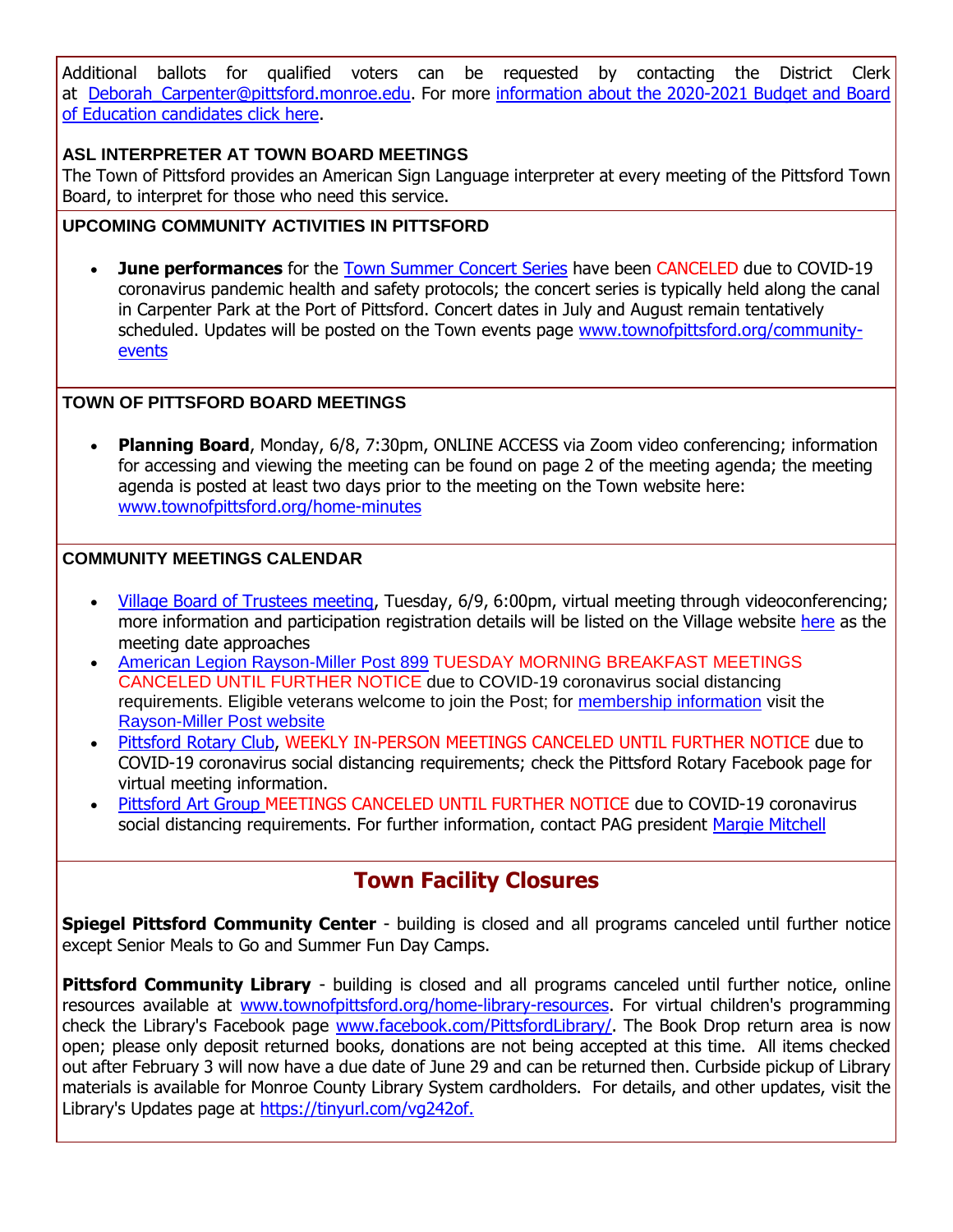**Town Hall** is open to residents by appointment only; in-person meetings will be limited and allowed only when absolutely necessary. Calls should be made to the department related to the inquiry. Town Hall remains staffed to handle business online and by mail, phone, email and the "drop slot" to the right of the front door of Town Hall.

**Town Clerk:** All services of the Town Clerk are available online, by mail, phone and email. If necessary, an appointment can be arranged. Contact at 248-6214 or Idillon@townofpittsford.org, mail materials to Pittsford Town Clerk's Office, 11 South Main Street, Pittsford NY 14534. Services info at [www.townofpittsford.org/home](http://r20.rs6.net/tn.jsp?f=001v6iMkIDGlkLstFMyatL3P_V-GyaqgH_ksxteKRcaj6Voijx-kXJ8vP5V_PnUpjVIfrZswSH-D2jgN7Caz9R33V-nYoBzrX17FjsbzpP6G0xLuYG0tEM6tL8uEuNN7PmGNsK8NeozneCzZr7BIfwLSm-l1UKS1PD9MrXbv8ysroeOtuEcB7N0SbZNxPEjpacKFJo7tYNUNwN26l-A05-yyEyflzu7ItCOAfhiGaj-khWn5MR_sz5UG_1DLDdXn_cg86FOYITSgv2JhJMzW_-OlqcLI-Yzbpkqh1ceT41eIbxbTWIe-vW3Pw==&c=1xJUwWdEKTuQlbANymVtbtYYWTrmm9_kwM7OiCgeo7WDxTZl2_I8wA==&ch=LIEaKR353EeafE5ORnvTbeJiNt-uLG99s6yNEnjTGn3F9wct176ajw==)[clerk.](http://r20.rs6.net/tn.jsp?f=001v6iMkIDGlkLstFMyatL3P_V-GyaqgH_ksxteKRcaj6Voijx-kXJ8vP5V_PnUpjVIfrZswSH-D2jgN7Caz9R33V-nYoBzrX17FjsbzpP6G0xLuYG0tEM6tL8uEuNN7PmGNsK8NeozneCzZr7BIfwLSm-l1UKS1PD9MrXbv8ysroeOtuEcB7N0SbZNxPEjpacKFJo7tYNUNwN26l-A05-yyEyflzu7ItCOAfhiGaj-khWn5MR_sz5UG_1DLDdXn_cg86FOYITSgv2JhJMzW_-OlqcLI-Yzbpkqh1ceT41eIbxbTWIe-vW3Pw==&c=1xJUwWdEKTuQlbANymVtbtYYWTrmm9_kwM7OiCgeo7WDxTZl2_I8wA==&ch=LIEaKR353EeafE5ORnvTbeJiNt-uLG99s6yNEnjTGn3F9wct176ajw==)

**Town Court:** By order of the Chief Administrative Judge of the State of New York, Town Court is closed until further notice. The Pittsford Town Court staff are available to answer phone calls and emails Monday - Friday, from 9:00am - 5:00pm. The Town Court remains closed to the public; the Court Office is open by appointment only. All court cases have been administratively adjourned until further notice and no future court dates have been set at this time. Court staff may be reached at (585) 248-6238 or (585) 248-6239, or by email at [pdromgoole@townofpittsford.org.](mailto:pdromgoole@townofpittsford.org) Those with pending matters scheduled before Pittsford Town Court will not be penalized for failure to appear or pay fines during this period of time. Once the Town Court office reopens, Court personnel will contact all individuals with pending business before the court to reschedule appearances and address fine payments. Other essential court matters (new arraignments) will be handled at the Monroe County Courthouse, Hall of Justice, 99 Exchange Blvd #545, Rochester, NY 14614, which is the designated central location for Monroe County. For more information, see [http://ww2.nycourts.gov/courts/7jd/index.shtml](http://r20.rs6.net/tn.jsp?f=001v6iMkIDGlkLstFMyatL3P_V-GyaqgH_ksxteKRcaj6Voijx-kXJ8vDtwXn0Q_pG3Yd-3NicV2qKV6-DjTeLhxR4fHqzo1MjvVn1MLMU-8JKYzk92hCBgX4ibIDJhh5UFbpSDwsGcZ9PqZNNQPG1Q89fpb0gsWMqyYii2bUUiQMcBTn-UywKu_M4TgsS6fHS3xW9xnBcMObE3eomPIzg9OpIF0ubEHpS8t6LCdMAx9iQYo_Q5aOQLRFqFKXDwbfEHA58w-36vA8MhrG1SRHtLQlKuLitT5LBlVJt0Lx3H5_qSijkaaD-wJNiwzPaO_Kqv&c=1xJUwWdEKTuQlbANymVtbtYYWTrmm9_kwM7OiCgeo7WDxTZl2_I8wA==&ch=LIEaKR353EeafE5ORnvTbeJiNt-uLG99s6yNEnjTGn3F9wct176ajw==) or call (585) 371-3848.

**All Town Playgrounds:** residents may use Town playgrounds at their own risk, as it is not possible for the Town to keep equipment appropriately sanitized after every use. Those using Town playgrounds are expected to observe COVID-19 social distancing and hygiene protocols.

**All Town Parks:** all athletic fields and courts are closed to all groups of any size; the trails remain accessible.

**Thornell Farm Park:** all grass and turf fields currently remain closed; the tennis courts, trails, walkways and the playground are open to residents, COVID-19 social distancing and hygiene protocols are required.

**King's Bend Park Lodges and the Mile Post School:** are closed to the public until further notice, as these sites are being used as Public Works crew operation centers.

**Building Department:** As of May 15, 2020 the Governor has begun the phased reopening of New York State. The Town of Pittsford and the surrounding Finger Lakes region have met the criteria set by the Governor to reopen. Construction is included in Phase 1 of the reopening plan. As construction moves forward, all COVID-19 safety guidelines set by the State and Federal governments must be followed while on the job site. To protect the community and limit the spread of COVID-19, the Town of Pittsford has altered accordingly its inspection and permitting procedures. See the Town of Pittsford COVID-19 Building Inspection Procedures for details; additional information can be found here: New York State Construction Guidelines. For more information contact Town of Pittsford Building Inspector Mark Lenzi at [mlenzi@townofpittsford.org](mailto:mlenzi@townofpittsford.org?subject=COVID-19%20Construciton%20Information) or call the Town Building Department at 585-248-6265.

**Town Public Works** - Highway, Sewer and Parks Departments: All operations continue. Crews in these departments are following hygiene and social distancing protocols in light of the COVID-19 threat.

#### **Monroe County Services at Town facilities:**

The County has suspended until further notice Passport Services at Town Hall and Mobile DMV service at Pittsford Town Court. Per the NYS Department of Motor Vehicles, all driver licenses, learner permits, non-driver identification cards, vehicle registrations and vehicle inspections scheduled to expire on or after March 1, 2020 are extended until further notice and all temporary registration documents are valid until further notice. This extension does NOT apply to insurance coverage - motor vehicle liability insurance coverage must be